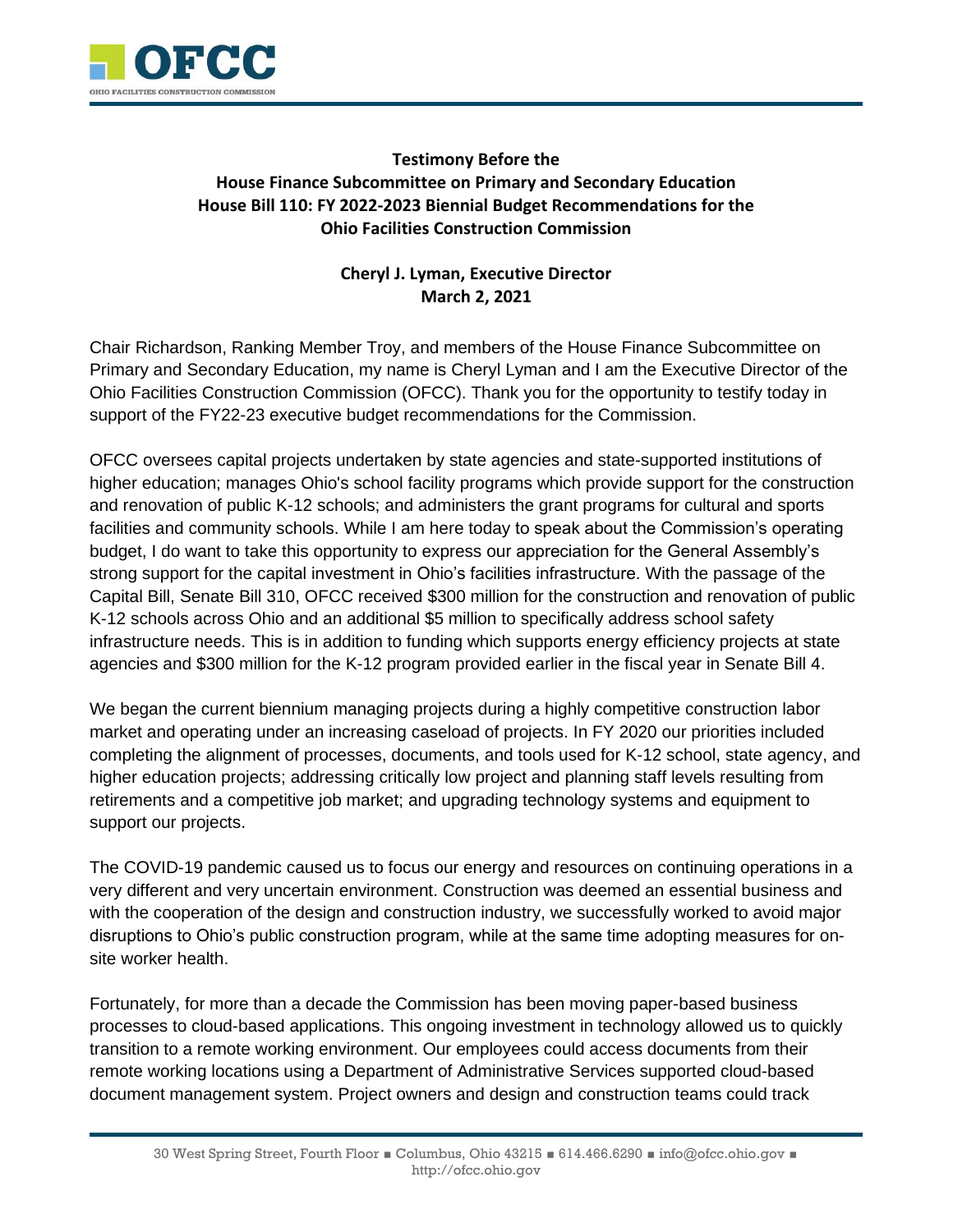information and complete transactions electronically through the state's construction management system, or OAKS-CI. Construction bid openings could be conducted electronically and legal documents executed through electronic signatures. While on-site visits to job sites to monitor construction progress by Commission staff are currently limited, staff were able to use virtual meeting platforms to conduct business. During this challenging time, we have been able to support our partners, the construction workforce, and our employees.

The state's investment in capital assets and the construction projects OFCC oversees sustains and creates jobs in communities all over Ohio. We currently are supporting more than 200 projects statewide. This translates into thousands of construction jobs, including architects, engineers, contractors, and material suppliers and adds over \$2 billion dollars to Ohio's economy. These are investments in Ohio's schools, public services and local community projects. OFCC's budget request will allow the Commission to continue to support public construction throughout Ohio.

The Commission's FY22-23 budget request focuses on the staff, expertise, and technology resources that will allow us to continue to deliver construction projects that result in quality facilities that are well planned, on time, and on budget. The executive budget recommendation is for \$465.6 million for FY2022 and \$435.3 million for FY2023 to fund continuing priorities. I would like to highlight that the debt service for the K-12 facility assistance programs and the cultural and facility grant programs which receive appropriations through the capital budget process accounts for 96 percent of the request. The non-debt portion of the operating budget request is \$16.6 million for FY2022 and \$17.3 million for FY2023. The funds OFCC receives for agency operations (excluding the debt service funds) is small in comparison to the capital funds agency staff support and oversee. The source of funding for these operating expenses is 50 percent from project fees for state agency and university projects, and 50 percent from the General Revenue Fund.

As stated previously, OFCC is an agency whose operating budget is small in comparison to the capital funds agency staff support and oversee. Our staff provide the professional support for more than 200 active agency, higher ed, energy and K-12 projects, staff in finance, information technology, communications, legal, and human resources support OFCC's field operations. Currently, of OFCC's 101 budgeted positions, only 79 are filled. Due to the continued growth of state agency and K-12 projects, maintaining appropriate staffing levels is not only our highest priority, but is critical for success of Ohio's public construction program. OFCC must be able to attract and retain qualified, trained staff to support the state's investments in capital facilities. In addition, OFCC has the opportunity to leverage the expertise of our staff to enhance the education and training for K-12 treasurers, agency construction staff and the design and construction community.

After investing in personnel, funding for technology support is our most significant budget priority. Our investments in information technology, particularly mobile technology, have allowed our project staff to work remotely and manage many projects concurrently. Our information technology staff develops and supports enterprise software and data systems which track project budgets, contracts, and various other construction project information. Maintaining, upgrading, and monitoring these systems is a critical component of the Commission's work, as is enhancing the Commission's ability to access, analyze, and share data.